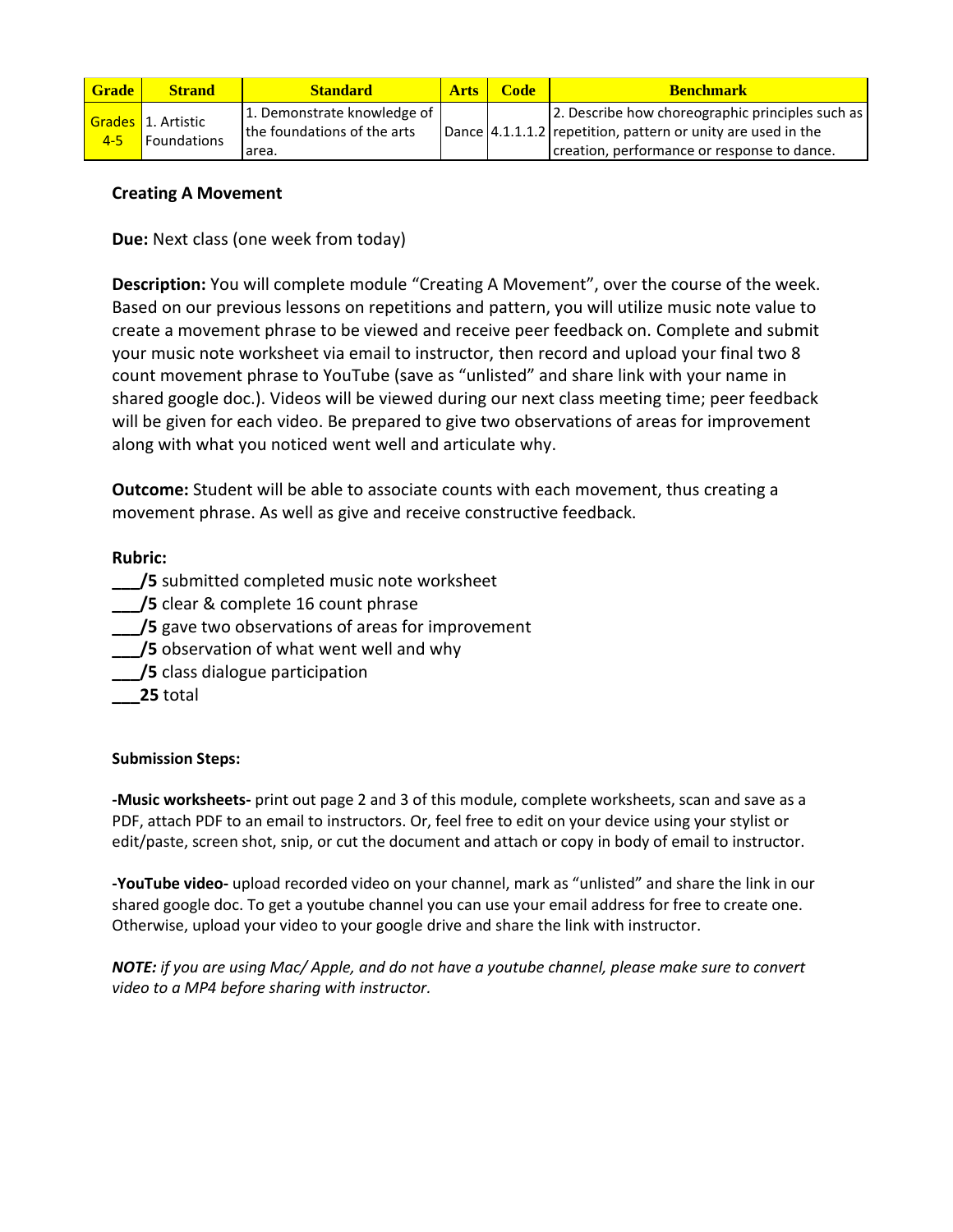## **Module (Creating A Movement)**

Using the key given, place the number value next to the appropriate music note symbol on the first music sheet. Then on the second music sheet write your 16 count musical score that you will use to create your movement phrase. Make sure to draw a vertical line that separates each measure (hint: each measure holds only 4 counts)